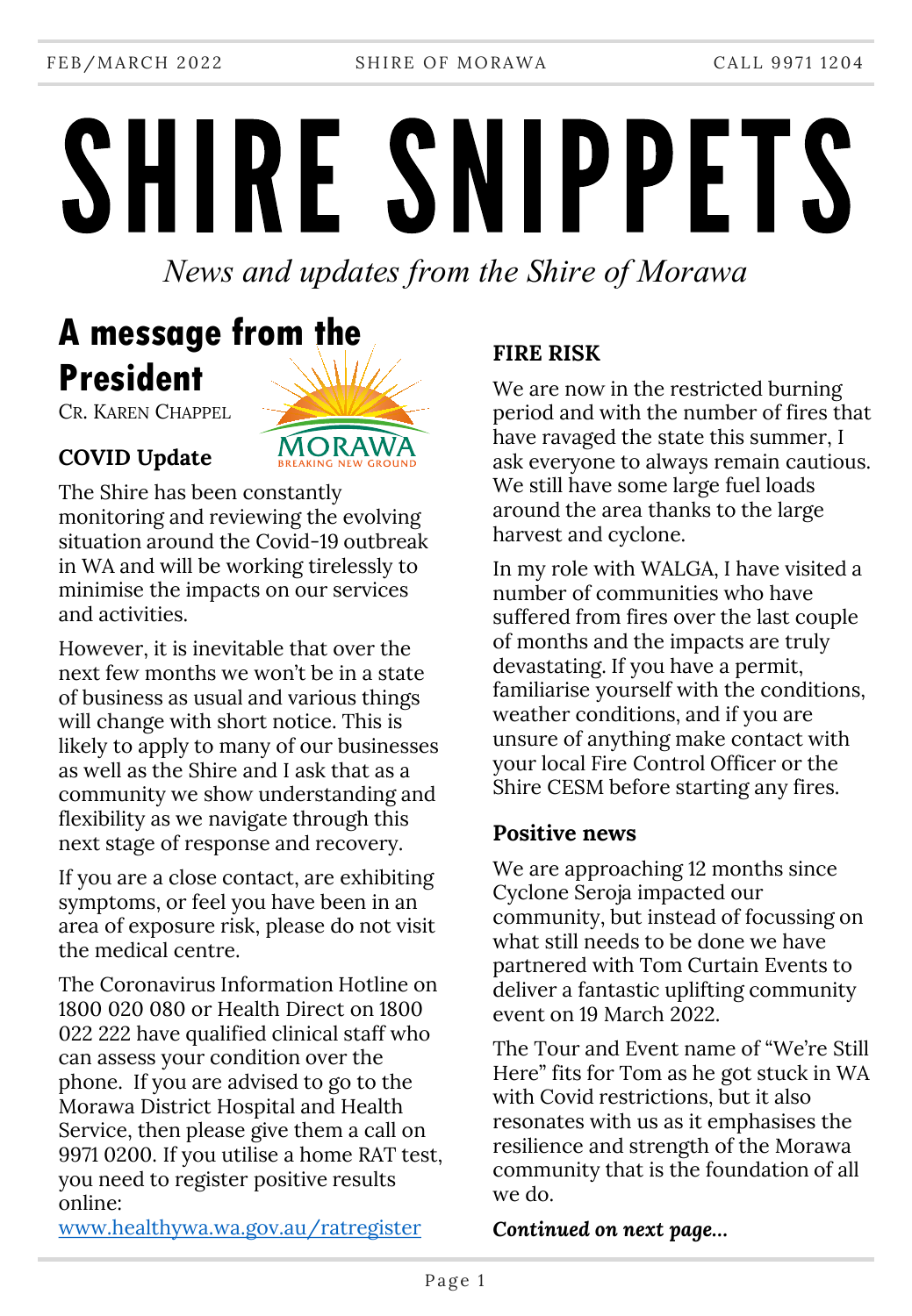See below for the Tom Curtain 'We're Still Here Tour' event flyer. For more information and to book tickets, visit [www.tomcurtain.com.au/tour.](http://www.tomcurtain.com.au/tour)

Funds from the Shire and The Commonwealth-State Disaster Recovery Funding Arrangements have ensured this event is free and accessible to all.

Covid attendance limits and mask requirements apply so it is essential to book.



TICKETS AT WWW.TOMCURTAIN.COM.AU

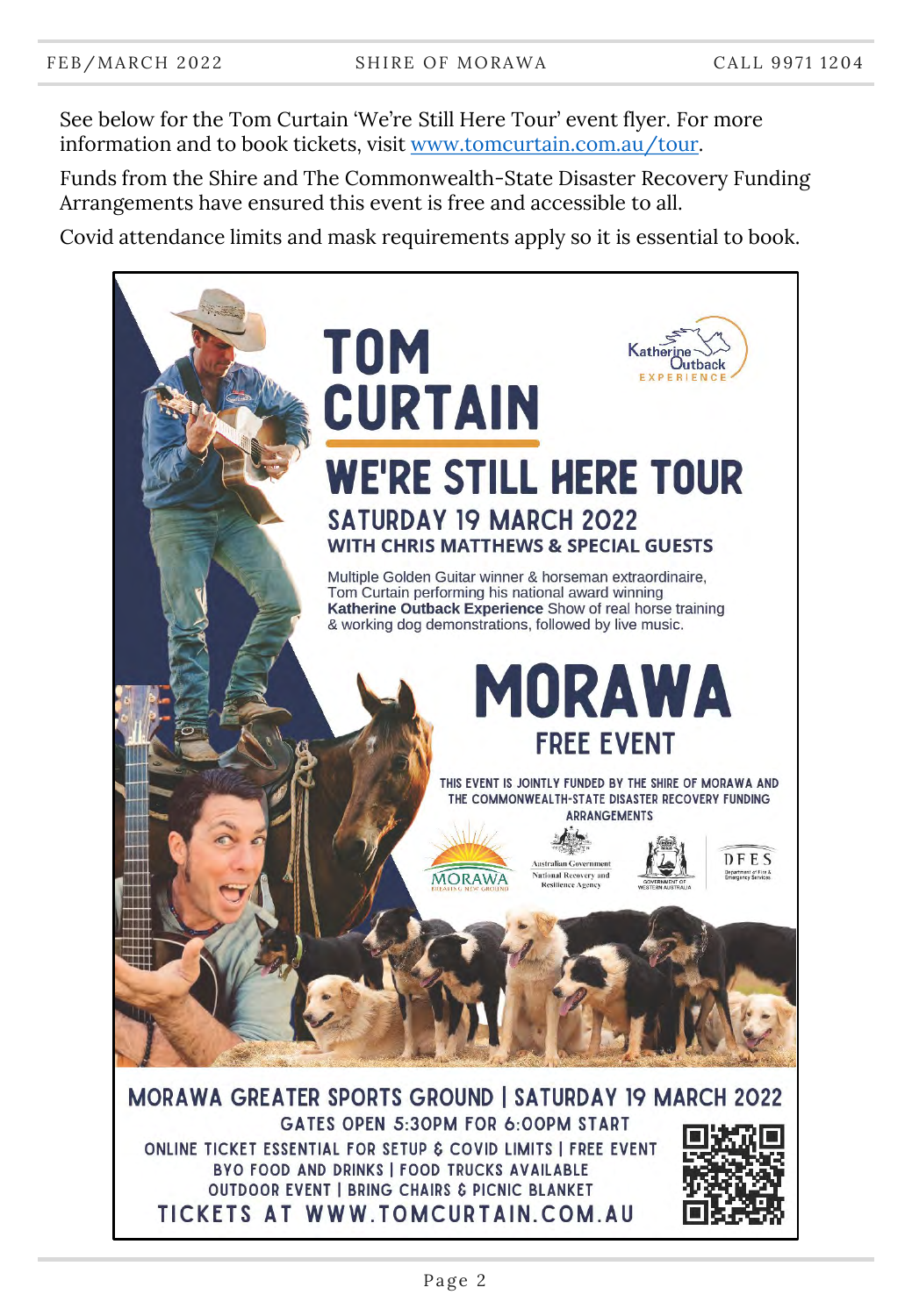## **Council News**

#### **Breaking News**

On the Evening of 2 March 2022, Morawa Shire President, Cr Karen Chappel was elected to the position of President of the WA Local Government Association. This prestigious role will see Cr Chappel advocating on behalf of the entire sector. The Shire congratulates Cr Chappel, and it is an honour to see a Morawa representative performing this pivotal state-wide function.

COUNCIL RESOLUTIONS 10 FEBRUARY 2022

#### **WALGA State Council Meeting Minutes**

Council received the minutes of the WALGA State Council Meeting which was held on 01 December 2021.

#### **Amendment of Purpose of Crown Reserve 20057**

Council directed the CEO to submit a request through the Department of Lands to amend the purpose of Crown Reserve 20057 from "Shire Office and Hall" to "For the purpose of Recreation, Tourism, Health, Civic and Community Uses" or a similar suitable purpose as determined by the department, with the vesting providing the Shire with the power to lease for a period of up to 20 years.

This new purpose and vesting will better align with potential future uses of the Old Road Board Building.

#### **February 2022 Budget Review**

Council adopted the February 2022 Budget Review considering the actual financials for the period of 1 July 2021 to 31 December 2021 as presented in the Report and Attachment.

### **Dreghorn Street Footpath**

With respect to the installation of a footpath on Dreghorn Street between Davis and Prater Street, Council resolved for the installation of the footpath to be along the east side of Dreghorn Street between the trees/lampposts and boundary fences.

Council also directed the CEO to consider the potential future development of a Greening Plan for the Shire that looks to address tree canopy desires and the impact of historical planting such as trees under powerlines.

#### **Performance Based Standard Scheme Vehicle Access Morawa-Yalgoo Road**

With respect to 42m A-Triple Performance Based Standard (PBS) Scheme Vehicle Access Approval Application for Level 3 Mass–Saltbush Contracting, Council did not support the application and the amendment to vehicle access on the Morawa Yalgoo Road SLK 0.00 to SLK 42.7

The main reason for not supporting this request is the increase in vehicle length to 42m and the inherent risks associated with single lane sections of road, generally road geometry and meandering terrain, as well as various curves and crests.

NEXT AUDIT COMMITTEE MEETING

### **10 March 2022 at 5:30pm**

NEXT ORDINARY COUNCIL MEETING

# **17 March 2022 at 5:30pm**

View full details of Council Meetings at: [www.morawa.wa.gov.au/council-meetings](http://www.morawa.wa.gov.au/council-meetings)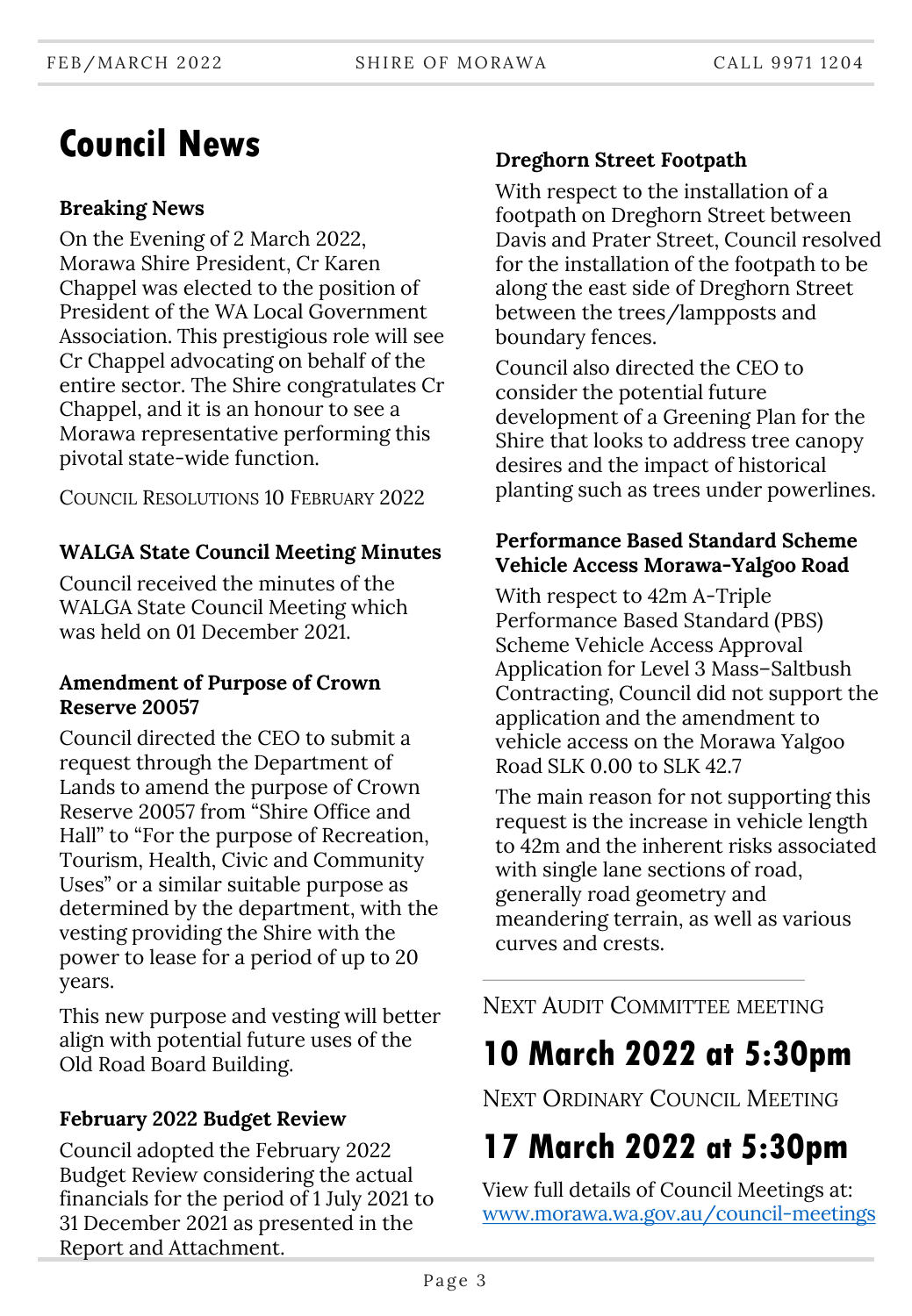# **Shire Project Updates**

#### **Oval Drainage Improvements**

After the heavy rains last winter, the Council made the decision to allocate funds to improving the drainage at the greater sports ground. An engineering team and surveys were engaged to design improved levels. Although the area is very flat, the Shire is hopeful the improved gradient will alleviate some of the water pooling issues.

#### **Manning Street Footpath**

The Shire received funding through the Department of Transports, WA Bike Network, dual use footpath program to implement a dual use footpath on a section of Manning Street. During the budgeting process Council decided to inject greater Shire funds into the project to ensure the full length of the street received a useable footpath. The works team have done fantastic work digging out the path root and laying the base ready for the concrete contractors to come and lay the finished surface.

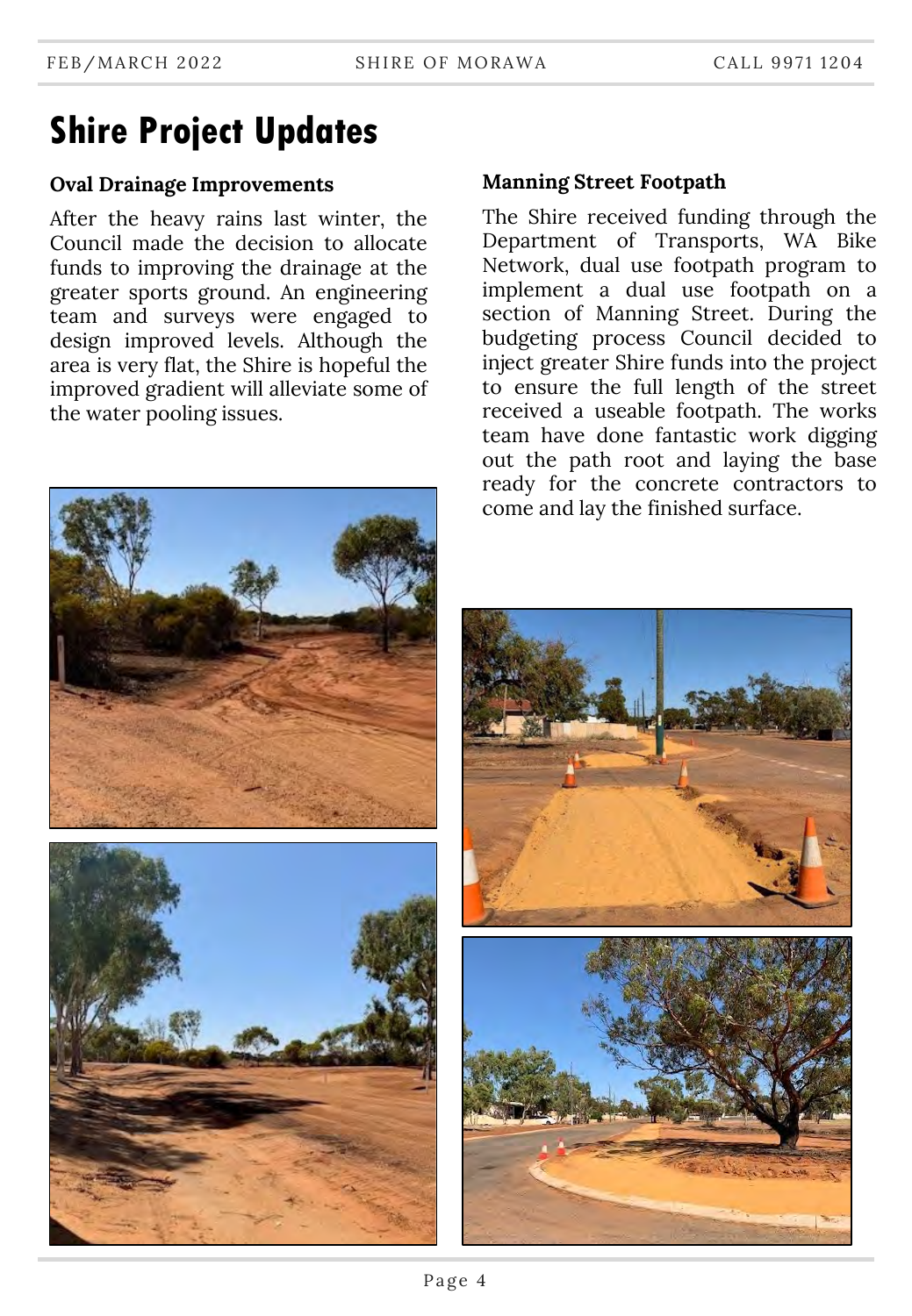#### **Old Road Board Building – Cyclone Recovery Hub**

With the initial renovations of the Old Road Board building now complete, the Shire is thrilled to see the Cyclone Recovery Hub utilising the facility. Deb from DFES, Grant from Department of Communities, and Milton from Red Cross are manning the facility Tuesday to Friday most weeks. The hubs' purpose is to ensure community members impacted by the Cyclone receive the support services they need. It is fantastic to see an old building being given a new lease of life.



#### **Bridge Works**

You might not have noticed but the little bridge at the tourist info bay at the southern entrance to town was starting to rot and crumble. Over the last few weeks, the asset maintenance team has sprung into action and replaced the wooden boards giving the bridge a face lift and enhancing safety for the upcoming tourist season.



#### **Road Sweeper**

The Shire has received its new road sweeper. The new sweeper is more mobile than the previous sweeper. It can now be towed behind a ute or truck as opposed to a tractor or larger vehicle. This will improve the quality and efficiency of clearing road services of debris after road work operations.

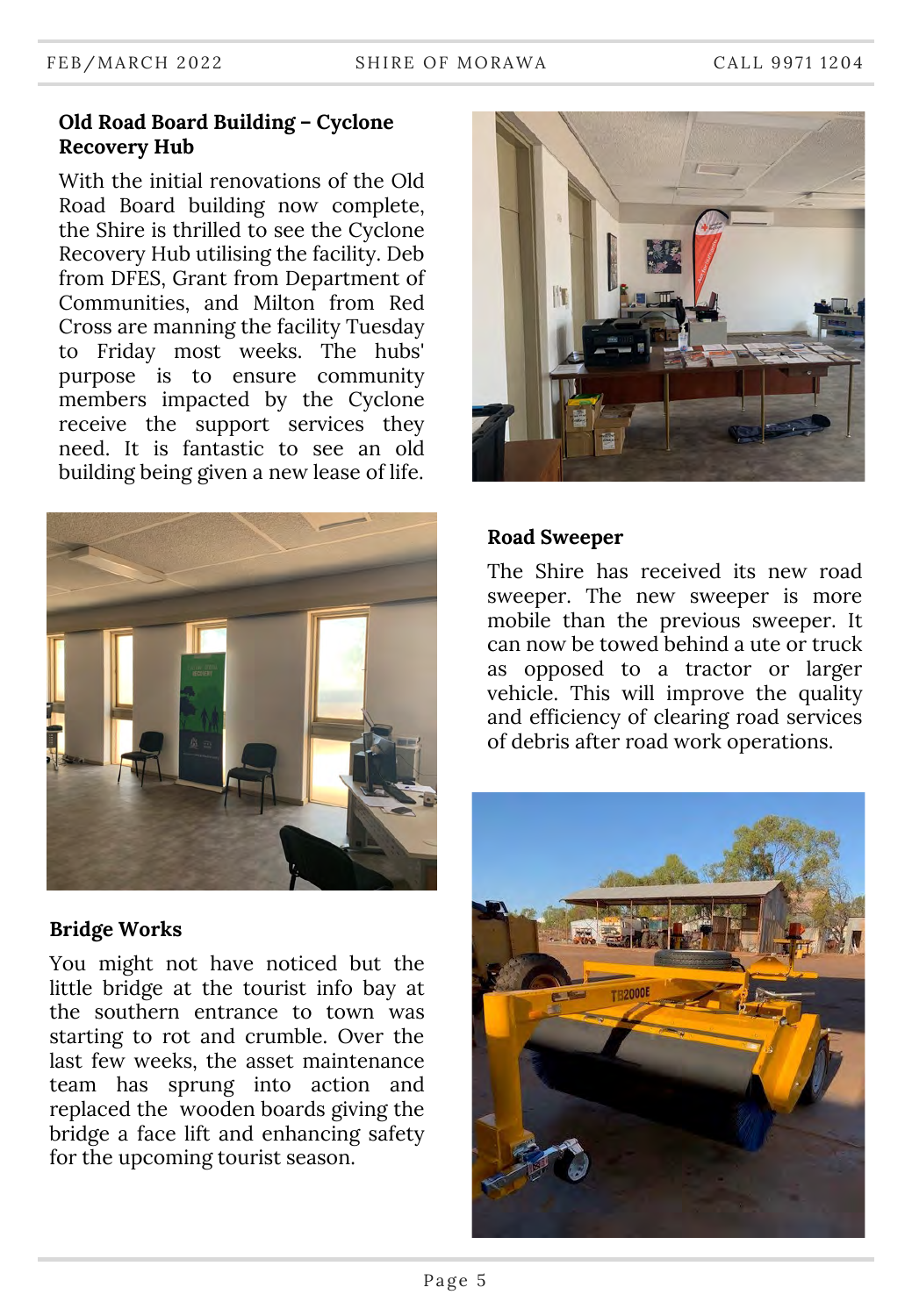# **Strategic Community Plan**

**Be in with the chance of winning a \$50 Morawa IGA Voucher just for sharing your thoughts and ideas in one of the below ways:**

### **Community Engagement Workshops**

The Shire would like to invite you to participate in our community engagement workshops. Community input will be used to review and enhance the current community plan and aspirations.

#### **Strategic Community Plan: Community Engagement Workshops**

**Date:** Friday, 11 March 2022 **Time:** 4:30pm to 7:00pm **Location:** Oval Function Room

**Date:** Sunday, 13 March 2022 **Time:** 12:30pm to 3:00pm **Location:** Oval Function Room

**Date:** Tuesday, 15 March 2022 **Time:** 10:30am to 1:00pm **Location:** Morawa Town Hall

Please RSVP for your preferred workshop session(s), to Elisha via [ea@morawa.wa.gov.au](mailto:ea@morawa.wa.gov.au) or 08 9971 1204.

### **Community Sentiment Survey**

The community sentiment survey provides the foundations for the major review of the Strategic Community Plan, providing baseline information on the community's thoughts and feelings.

The Community sentiment survey is available on the Morawa Shire website: [www.morawa.wa.gov.au/SCP](http://www.morawa.wa.gov.au/SCP)

Hard copies of the survey are also available from the Shire administration office.

# **COVID-19 Update**

### **COVID-Ready Checklist & Action Plan**

Now is the time to prepare yourself and your home in case you receive a positive COVID-19 test or become a close contact of a positive case.

If you test positive for COVID-19, you will need to isolate at home until you are told you can leave.

### *Use this checklist to prepare.*

- $\Box$  Assess whether I have suitable accommodation to isolate in. (separate bedroom and if possible, separate bathroom)
- $\Box$  A thermometer and pulse Oximeter (optional) to measure oxygen levels in your blood and heart rate.
- □ Pain relief medication and oral rehydration solution.
- $\Box$  My regular household's medication.
- $\Box$  A plan for who can look after my children, pets, or people in my care if I have to go to hospital.
- $\Box$  Soap and hand sanitiser.
- $\Box$  Masks and disposable gloves.
- $\Box$  Tissues and cleaning products.
- $\Box$  A plan for how I will get food and essentials for 2 weeks.
- $\Box$  Phone numbers for people outside my home who can help me.
- $\Box$  Stay-at-home activities to keep you entertained.

This checklist & COVID action plan are available to download from our website: [www.morawa.wa.gov.au/shire/news](https://www.morawa.wa.gov.au/shire/news-information/covid-19.aspx)information/covid-19.aspx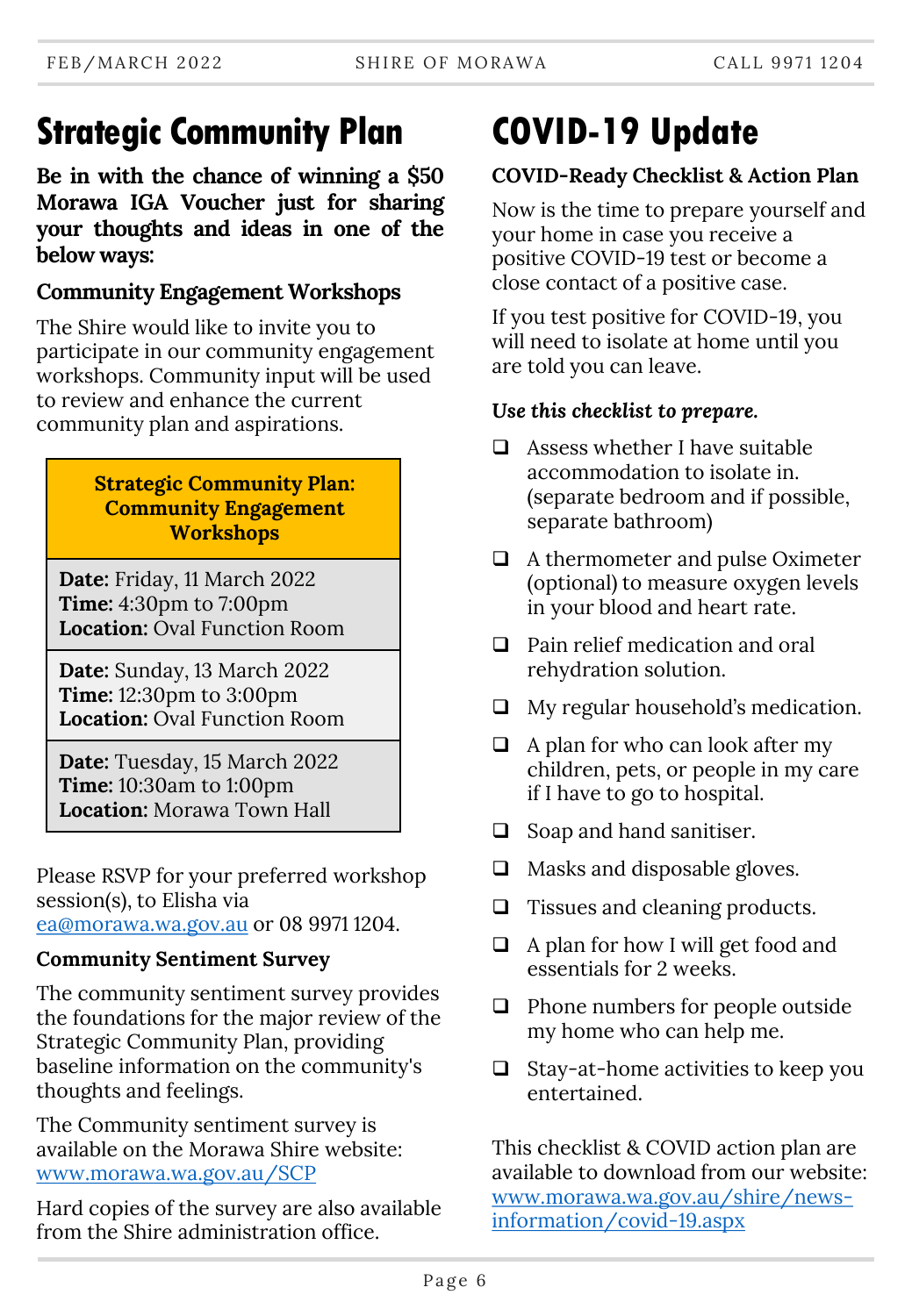# **Community News**

### **Youth Centre Operations**

In response to mask mandates and COVID risks, the Shire will be closing the internal aspects of the youth centre from 8 March 2022. The team will still be providing fun activities to keep young people engaged but just utilising outdoor spaces:

Tuesdays will utilise the skate park (we have a few boards and scooters for new starters to utilise) 3:00 – 5:30pm

Wednesdays 2:30 – 5:00pm

Thursdays 3:00 – 5:30pm

### **Skateboarding program**

The Shire would like to thank Infinity Skate for coming to town and providing skate clinics to young participants. We would also like to acknowledge the support of YACWA and Lotterywest for funding these workshops.



### **Parenting Workshops**

The Shire will be hosting two parenting workshops in partnership with Ngala and Wiring Kids, on Wednesday 16 March.



### **Water Polo Event**

In partnership with Water Polo WA, the Shire Swimming Pool hosted Come and Try workshops on Sunday 27 February. The young people from the Ag College looked to have a great time participating and we are hopeful more young people and adults give the sport a try when the Water Polo WA team come back in March.